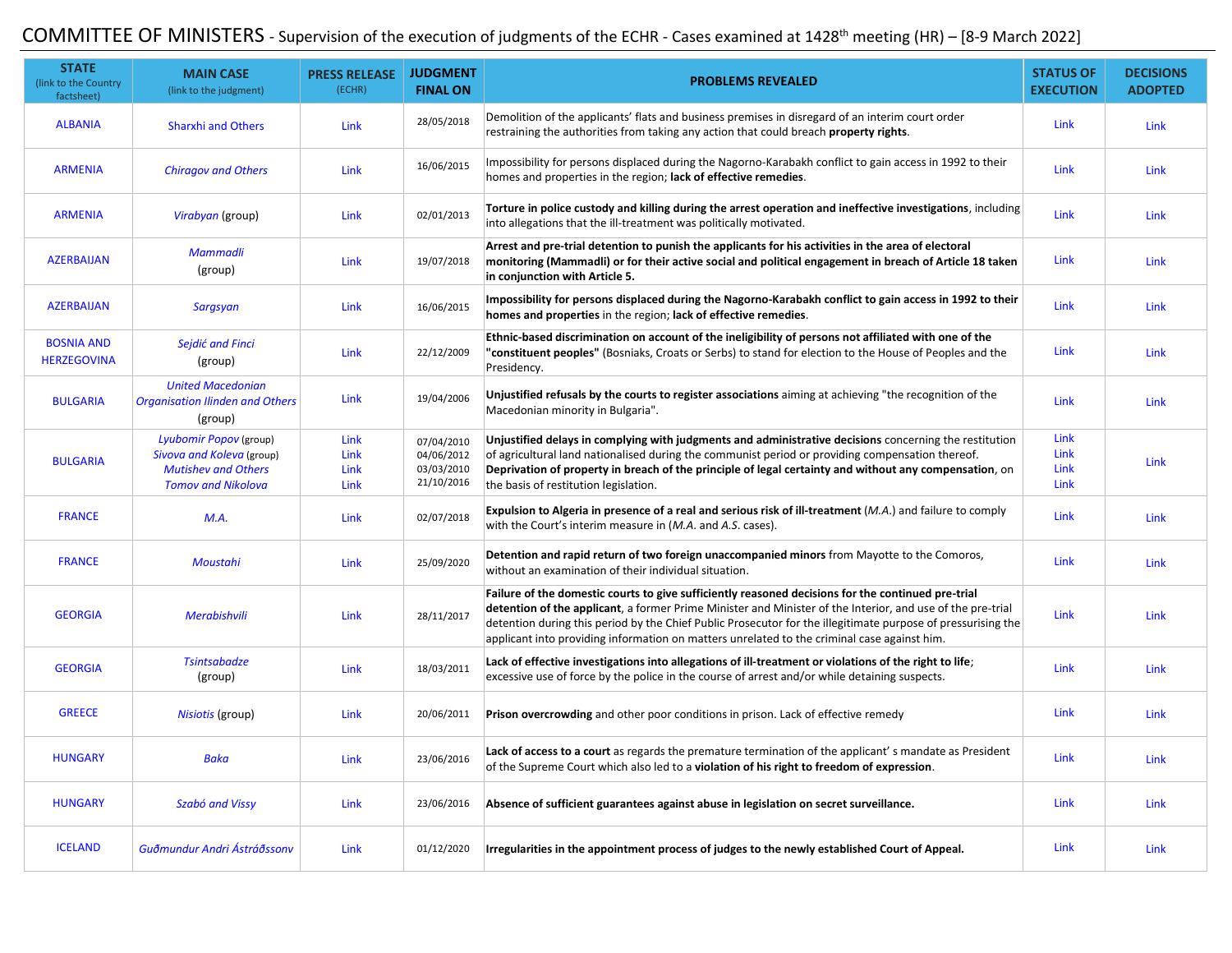## COMMITTEE OF MINISTERS - Supervision of the execution of judgments of the ECHR - Cases examined at 1428<sup>th</sup> meeting (HR) – [8-9 March 2022]

| <b>STATE</b><br>(link to the Country<br>factsheet) | <b>MAIN CASE</b><br>(link to the judgment)                 | <b>PRESS RELEASE</b><br>(ECHR)      | <b>JUDGMENT</b><br><b>FINAL ON</b> | <b>PROBLEMS REVEALED</b>                                                                                                                                                                                                                                                                                                                                                                                                                                       | <b>STATUS OF</b><br><b>EXECUTION</b> | <b>DECISIONS</b><br><b>ADOPTED</b> |
|----------------------------------------------------|------------------------------------------------------------|-------------------------------------|------------------------------------|----------------------------------------------------------------------------------------------------------------------------------------------------------------------------------------------------------------------------------------------------------------------------------------------------------------------------------------------------------------------------------------------------------------------------------------------------------------|--------------------------------------|------------------------------------|
| <b>ITALY</b>                                       | Terna (group)<br>R.V. and Others                           | Link<br>Link                        | 14/04/2021<br>18/10/2019           | Systemic problem of the authorities' failure to make adequate and sufficient efforts to ensure respect<br>of the applicant's visiting rights (Terna). Shortcomings in the legal framework regulating children<br>placement into public care. Childcare measures in respect of the applicant's two children were kept in<br>force for over ten years (R.V. and Others).                                                                                         | Link<br>Link                         | Link                               |
| <b>LITHUANIA</b>                                   | Abu Zubaydah                                               | Link                                | 08/10/2018                         | Various violations related to the secret detention and "extraordinary rendition" of the applicant, who<br>has been since detained at the US Internment Facility at the Guantánamo Bay Naval Base without charge<br>and without any safeguards against arbitrary detention.                                                                                                                                                                                     | Link                                 | Link                               |
| <b>MALTA</b>                                       | <b>Galea and Pavia</b>                                     | Link                                | 11/06/2020                         | Excessive length of both criminal proceedings and subsequent constitutional redress proceedings and<br>lack of effective remedies in that respect.                                                                                                                                                                                                                                                                                                             | Link                                 | Link                               |
| <b>POLAND</b>                                      | Al Nashiri (group)                                         | Link                                | 16/02/2015                         | Various violations related to the secret detention and "extraordinary rendition" of the applicants, who<br>have been since detained at the US Internment Facility at the Guantánamo Bay Naval Base. Mr Al Nashiri<br>remains there at risk in particular of the death penalty in the proceedings before a United States military<br>commission and Mr Abu Zubaydah is being detained without charge and without any safeguards against<br>arbitrary detention. | Link                                 | Link                               |
| <b>ROMANIA</b>                                     | Al Nashiri                                                 | Link                                | 08/10/2018                         | Various violations related to the secret detention and "extraordinary rendition" of the applicant, who<br>has been since detained at the US Internment Facility at the Guantánamo Bay Naval Base, where he<br>remains at a risk in particular of the death penalty in a trial before a United States military commission.                                                                                                                                      | Link                                 | Link                               |
| <b>ROMANIA</b>                                     | N.                                                         | <b>Link</b>                         | 28/02/2018                         | Unlawful psychiatric confinement as a security measure and deficiencies in the judicial review<br>proceedings regarding the applicant's continued confinement.                                                                                                                                                                                                                                                                                                 | Link                                 | Link                               |
| <b>ROMANIA</b>                                     | Săcăleanu<br>(group)                                       | Link                                | 06/12/2005                         | Failure or substantial delay in the enforcement of final domestic judicial decisions against the State and<br>State-owned enterprises.                                                                                                                                                                                                                                                                                                                         | Link                                 | Link                               |
| <b>RUSSIAN</b><br><b>FEDERATION</b>                | <b>Catan and Others</b>                                    | <b>Link</b>                         | 19/10/2012                         | <b>Violation of the right to education</b> of children and parents using Latin-script schools in the<br>Transdniestrian region of the Republic of Moldova.                                                                                                                                                                                                                                                                                                     | Link                                 | Link                               |
| <b>RUSSIAN</b><br><b>FEDERATION</b>                | Georgia (I)                                                | Link<br>Link (just<br>satisfaction) | 03/07/2014<br>31/01/2019           | Various violations related to the arrest, detention and collective expulsion from the Russian Federation<br>of Georgian nationals in 2006-2007.                                                                                                                                                                                                                                                                                                                | Link                                 | Link                               |
| <b>RUSSIAN</b><br><b>FEDERATION</b>                | <b>Lashmankin and Others</b><br>(group)<br><b>Navalnyy</b> | Link<br><b>Link</b>                 | 29/05/2017<br>15/11/2018           | Different violations mainly related to the right to freedom of peaceful assembly (reactions to<br>notifications of planned assemblies, reactions to peaceful assemblies, unlawful arrests).                                                                                                                                                                                                                                                                    | Link                                 | Link                               |
| <b>RUSSIAN</b><br><b>FEDERATION</b>                | <b>Navalnyy and Ofitserov</b><br><b>Navalnyye</b>          | <b>Link</b>                         | 04/07/2016<br>05/03/2018           | Criminal convictions based on an unfair trial and an arbitrary application of criminal law (violations of<br>Articles 6 and 7).                                                                                                                                                                                                                                                                                                                                | Link                                 | Link                               |
| <b>RUSSIAN</b><br><b>FEDERATION</b>                | Oao Neftyanaya Kompaniya<br>Yukos                          | Link                                | 08/03/2012<br>15/12/2014           | Violations concerning tax and enforcement proceedings brought against the applicant oil company,<br>leading to its liquidation in 2007.                                                                                                                                                                                                                                                                                                                        | Link                                 | Link                               |
| <b>RUSSIAN</b><br><b>FEDERATION</b>                | <b>Tomov and Others</b><br>(group)                         | Link                                | 09/07/2019                         | Transport of detained in poor conditions.                                                                                                                                                                                                                                                                                                                                                                                                                      | Link                                 | Link                               |
| <b>RUSSIAN</b><br><b>FEDERATION</b>                | Pichugin cases<br>Klyakhin (group)                         | Link                                | 18/03/2013<br>06/06/2005           | Various problems relating to pre-trial detention.                                                                                                                                                                                                                                                                                                                                                                                                              | Link<br>Link                         | Link                               |
| <b>SERBIA</b>                                      | Jevremović (group)                                         | Link                                | 17/10/2007                         | <b>Excessive length of judicial proceedings</b> and lack of an effective remedy.                                                                                                                                                                                                                                                                                                                                                                               | Link                                 | Link                               |